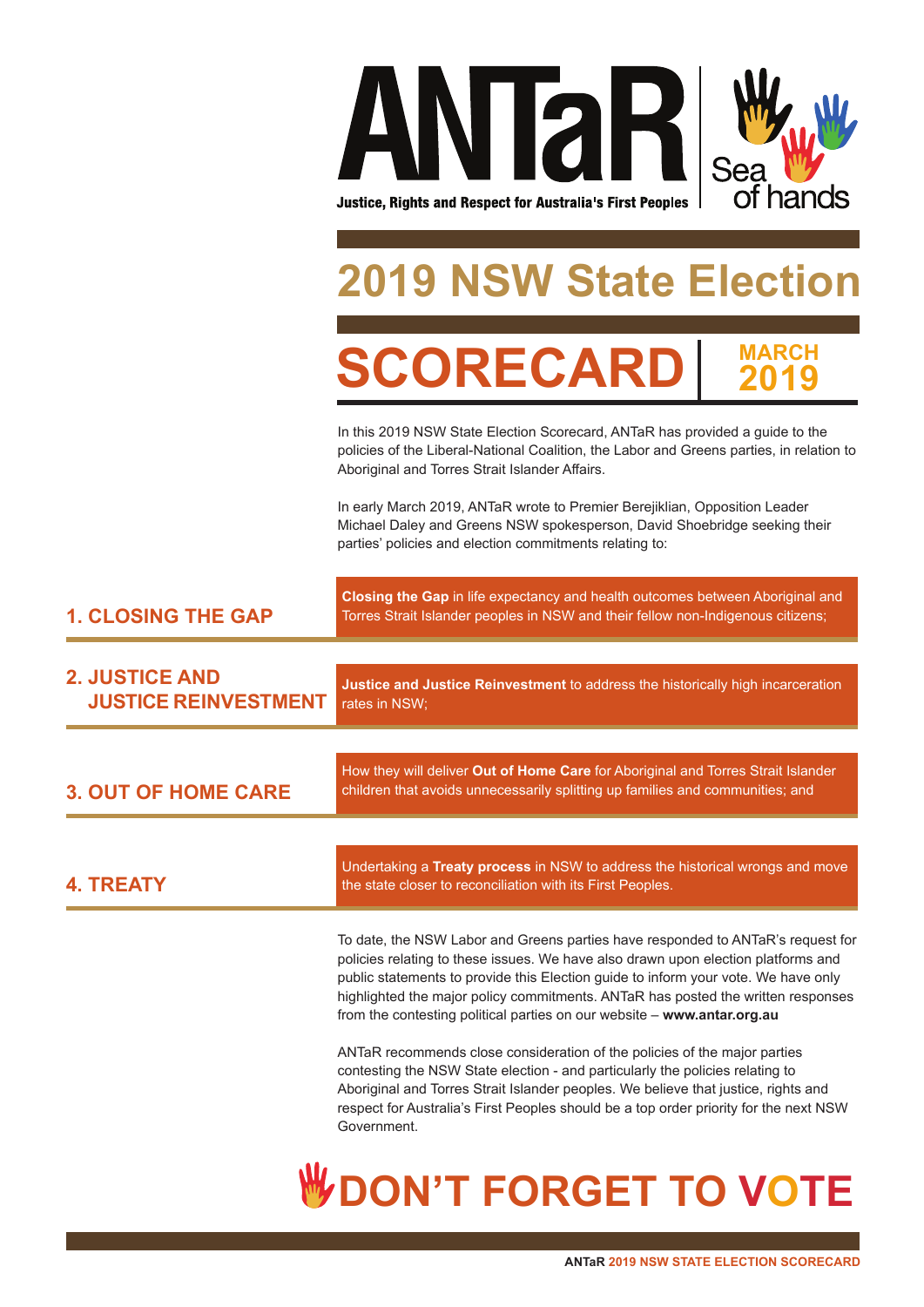

## **1. CLOSING THE GAP**

In NSW, only two of the national Closing the Gap Strategy targets (out of seven) were considered on track – 'early childhood education' and 'employment'<sup>1</sup>. In acknowledgement of government failure, the Council of Australian Governments recently committed to a formal partnership with peak First Peoples organisations to negotiate the 'Refreshed' targets and strategies under Closing the Gap by mid 2019<sup>2</sup>. However, it is imperative that state governments are proactive while waiting for this new partnership to deliver.

**We asked the parties:** 

- **1) What are they going to do to close the life expectancy gap and the gaps in health outcomes between Aboriginal and Torres Strait Islander peoples and non-Indigenous peoples in NSW**
- **2) What are their policies to address Aboriginal housing conditions; and**
- **3) How would they support community controlled health services?**



Labor will move Aboriginal Affairs portfolio into the Department of Premier and Cabinet in order to ensure a whole-of-government approach to issues relevant to Aboriginal people and communities.

Invest \$4m over four years to support the NSW Aboriginal Education Consultative Group to expand the STEM (Science, Technology, Engineering and Mathematics) Camps for Aboriginal students.

Invest \$4m over four years to support the Girls Academy program. This program is an initiative of Role Models and Leaders Australia. The program empowers Aboriginal girls through: leadership training; mentoring; sport; and extracurricular programs.

Invest \$5m to support Cultural Burning. Funds to be allocated to local Aboriginal land councils to: allow Aboriginal people to exercise control over the land.

'Housing first' – reforms to crisis and transitional housing – and a commitment to match Federal government funding investment for housing and additional services with a focus on homelessness.



OCHRE is NSW government overarching community focussed plan for Aboriginal Affairs. It operates: Opportunity Hubs; Connected Communities; Aboriginal Language and Culture Nests – all aimed at improving participation, retention, outcomes in education.

Funding of \$10m over four years for a social impact investment initiative in Aboriginal economic development.

\$2.8m to establish the nation's first Aboriginal Languages Trust.

\$33.1m over four years for a new Aboriginal Social Housing Strategy.

\$3.75m to support up to 1000 additional places to expand the Clontarf Foundation's program in NSW schools as it works to improve education, life skills, self-esteem and employment prospects for young Aboriginal and Torres Straight Islander peoples.

\$20m for a new Centre of Excellence. Kimberwalli, in Western Sydney, to ensure young Aboriginal people are at the forefront of economic development in Western Sydney.

\$15m agreement between NSW Government and Murdi Paaki to improve quality and availability social housing in the region.



**NOT GOOD ENOUGH. Closing the Gap in NSW needs far more investment and commitment.**





**NOT GOOD ENOUGH. Closing the Gap in NSW needs far more investment and commitment.**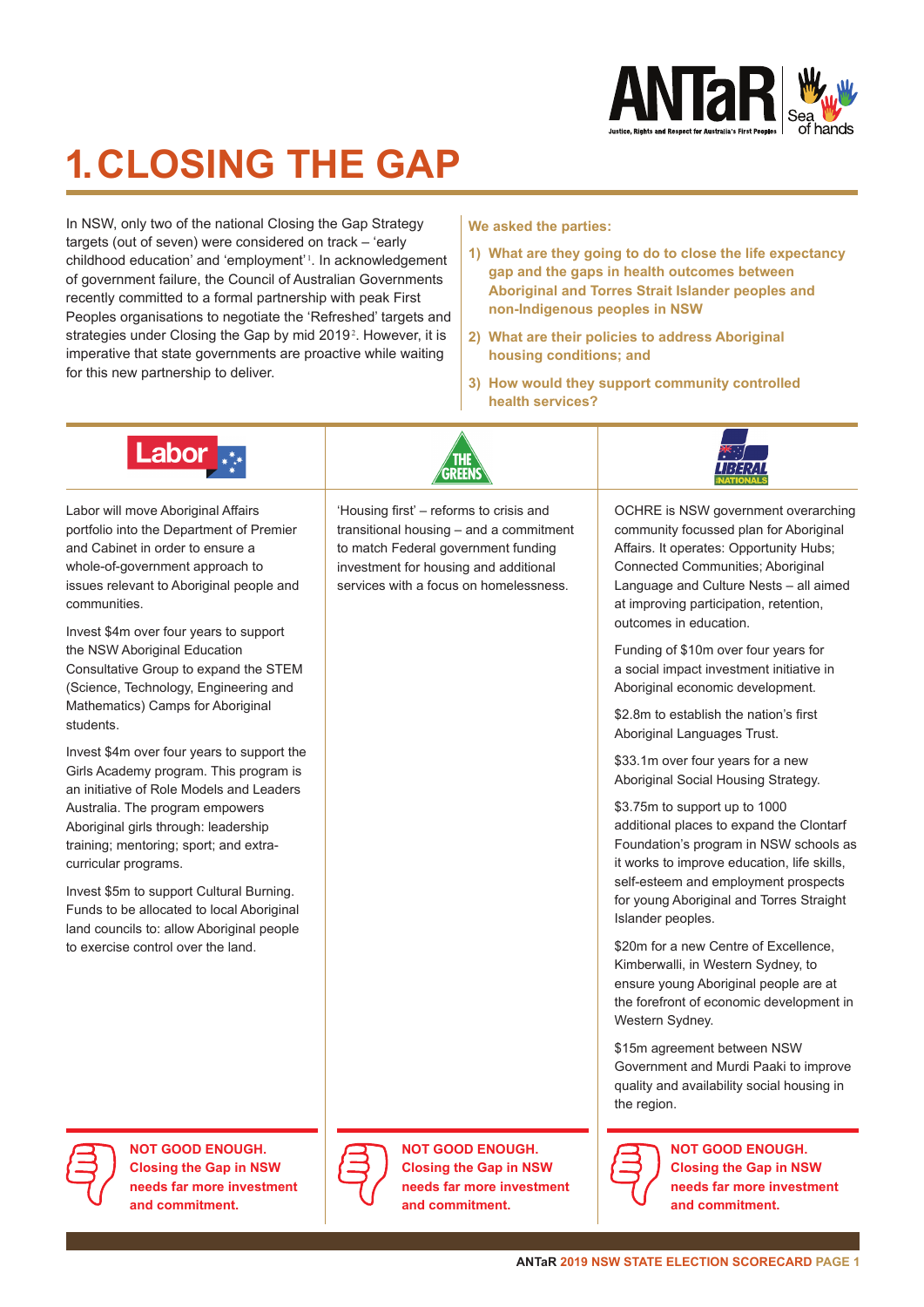

### **2. JUSTICE AND JUSTICE REINVESTMENT**

The over-representation of Aboriginal and Torres Strait Islander peoples, both youth and adults, in the prison system is a national tragedy. Data from the NSW Law Society reports that the NSW Aboriginal population (2.9 per cent) accounts for 24 per cent of the NSW adult prison population; the rate of Indigenous arrest for violent crime has fallen significantly in the last 15 years but no corresponding decrease in Indigenous imprisonment.<sup>3</sup>

#### **We asked the parties:**

- **1) What are their policies to address: the overrepresentation of incarceration rates; funding for alternative models, particularly for Justice Reinvestment projects across NSW; and,**
- **2) How do they intend to help address the incidence of family violence?**



Labor will provide \$4.5m for Justice Reinvestment, and trial following strategies: allocate resources for prevention and early intervention; focus on developing communities to address the underlying causes of crime; fund non-government organisations to undertake three trials of justice reinvestment strategies; establish a unit within the Department of Justice to coordinate the NSW Government's justice reinvestment initiatives and undertake and publish research.

Establish the Walama Court – a specialist court for Indigenous offenders in the jurisdiction of the District Court. The Walama Court will involve community participation to improve the supervision of offenders. Community supervision will increase compliance with court orders and reduce recidivism.

There will be no reduction in funding for Aboriginal Legal Services under Labor.

Labor will \$158m over the next four years to address domestic, family and sexual violence. The funding will include examining opportunities to establish culturally appropriate refuges for Aboriginal women in areas with high need.

The Greens to introduce de-incarceration reform for Aboriginal and Torres Strait Islander people in jail for non-violent offences to be dated from 23 March 2019.

GRFFN

Establish an independent NSW Justice Reinvestment body and a Justice Reinvestment Grants Fund of \$50m over five years<sup>4</sup>.

Reform to be implemented over 2 years, chaired by an Aboriginal judge and intended as 2 year program applicable only to currently serving prisoners in order to break cycle of imprisonment.

A parallel case management and ongoing resources plan to include drug and alcohol counselling for reintegration.

\$310m over 4 years for specialist domestic and family violence.

Implement with full participation of Aboriginal and Torres Strait Islander peoples, the outstanding recommendations from Royal Commission into Aboriginal Deaths in Custody: National enquiry into separation of Aboriginal children from their families; Breaking the silence, creating the future report; Bringing them Home Report.



Coalition to commit \$300,000 in first year of new Parliament to Maranguka Justice Reinvestment project in Bourke.

Agreement between NSW Coalition of Aboriginal Regional Alliances (NCARA) and NSW Government to ensure inclusion of Aboriginal voice in design, delivery of services.







**While the NSW Coalition has provided good rhetorical support in Government for justice reinvestment and has collaborated with and supported Maranguka in Bourke, funding has been limited.**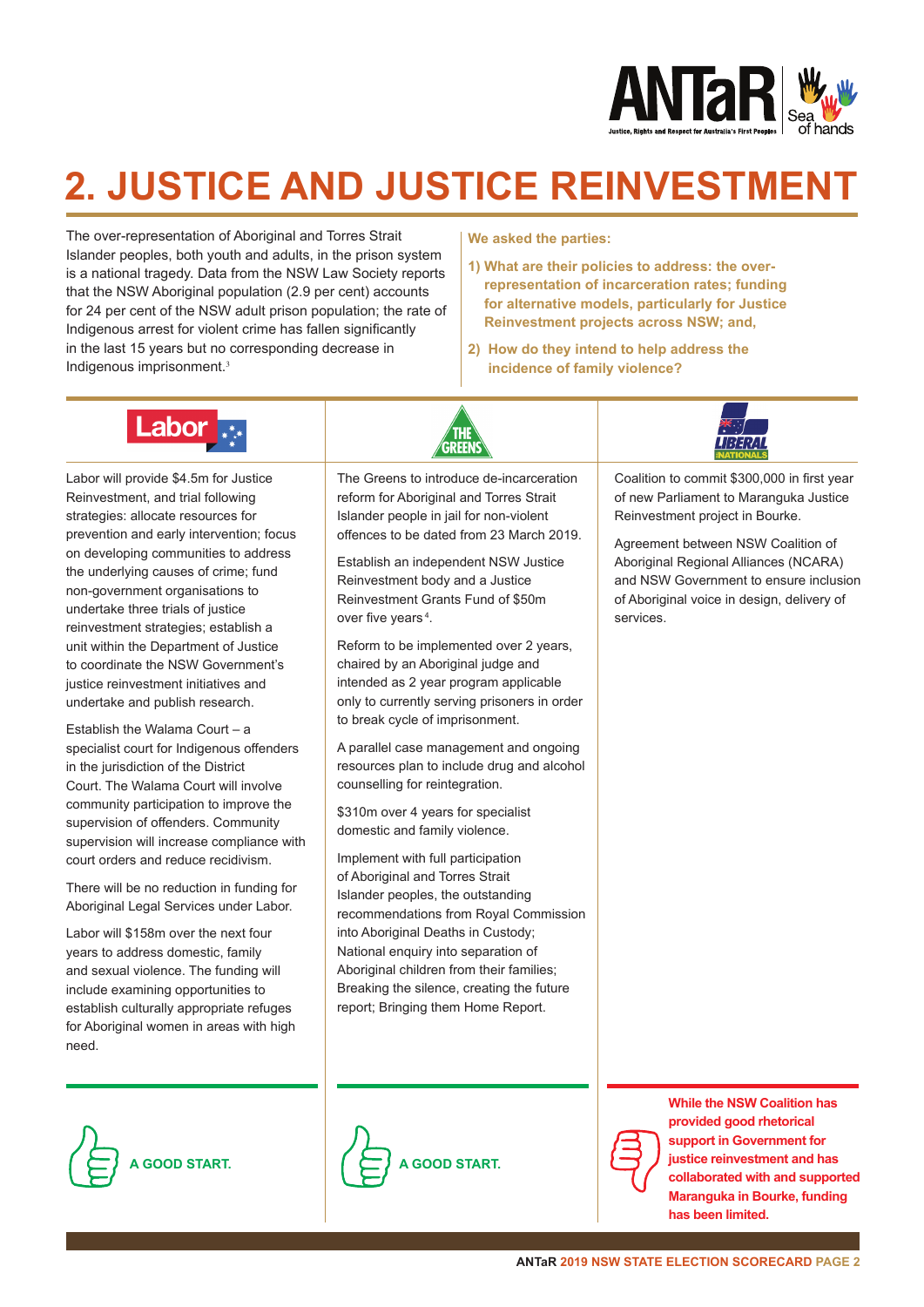

## **3. OUT OF HOME CARE**

Aboriginal and Torres Strait Islander children are 9.8 times more likely to be removed than non-Indigenous children, and this rate is sadly growing. We further note community objections to the recent NSW government legislation that imposes a cap of two years duration for out of home care before children can be permanently adopted. We think this law will have the effect of further breaking down cultural cohesion within Aboriginal communities in NSW**<sup>5</sup>** .

#### **We asked the parties:**

**1) What are their policies to reduce the removal of Aboriginal and Torres Strait Islander children from their families and communities?** 

| Labor                                                                                           |                                                                                                                                                                                                                                                                                                |                                                                                                                                                                                                                                                                                                                                                                                                        |
|-------------------------------------------------------------------------------------------------|------------------------------------------------------------------------------------------------------------------------------------------------------------------------------------------------------------------------------------------------------------------------------------------------|--------------------------------------------------------------------------------------------------------------------------------------------------------------------------------------------------------------------------------------------------------------------------------------------------------------------------------------------------------------------------------------------------------|
| Labor will repeal recent legislation:<br>Children and Young Persons Care<br>and Protection Act. | The Greens will repeal damaging forced<br>adoptions via the Child Protection<br>Amendment Act 2018.                                                                                                                                                                                            | Introduced and committed to Children and<br>Young Persons Care and Protection Act.                                                                                                                                                                                                                                                                                                                     |
| Commit \$2m over 4 yrs to appoint an<br>Aboriginal Child and Family Advocate.                   | Commit \$300m annually for early<br>intervention services to families with<br>children at risk due to poverty, domestic<br>violence, inadequate housing, parental<br>drug alcohol addiction.<br>Increase age of leaving care to 21 years.<br>Raise age criminal responsibility to<br>16 years. |                                                                                                                                                                                                                                                                                                                                                                                                        |
| <b>HALF WAY THERE.</b><br>Not enough work to<br>support Aboriginal families.                    | <b>A GOOD START.</b>                                                                                                                                                                                                                                                                           | <b>Legislation was introduced</b><br>without significant<br>consultation and was<br>strongly opposed by<br><b>Aboriginal, community</b><br>and legal organisations.<br>As stated by ABSEC, this<br>policy - 'risks permanently<br>removing an Aboriginal<br>child from their family<br>and culture, and further<br>rupturing our communities<br>with little chance for<br>reunification. <sup>67</sup> |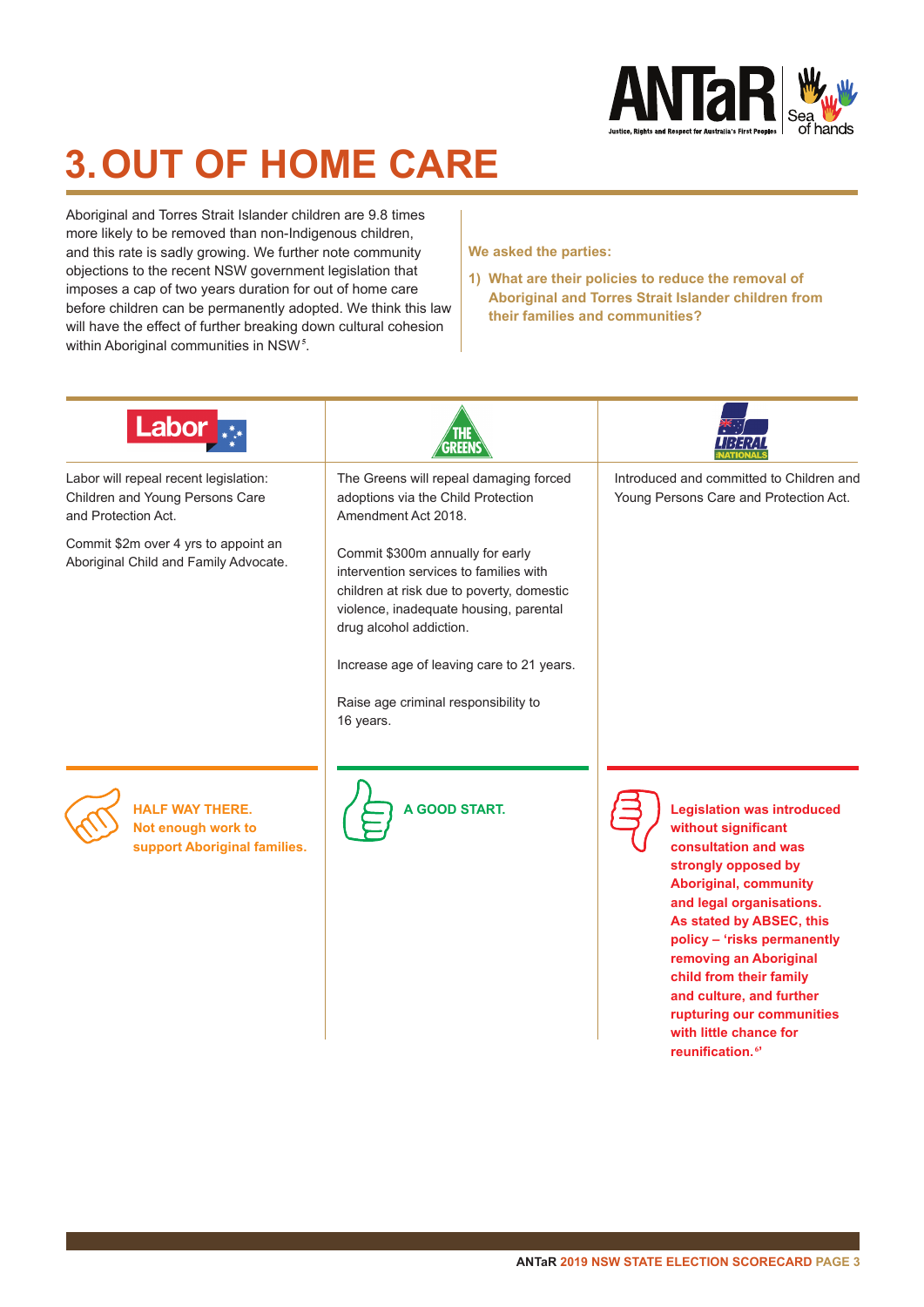

## **4. TREATY**

At the present time the Victorian, South Australian and Northern Territory governments have begun treaty processes in their jurisdictions. In 2010, Australia's First peoples were afforded official recognition in the NSW Constitution.

The *Uluru Statement from the Heart 2017* <sup>7</sup> , was the embodiment of the consensus position of First Peoples delegates from around Australia, seeking a voice within the Australian constitution. Among its three core priorities, the Statement identified the importance of *agreement making*  at all levels. With growing momentum around Australia it is important that each state and territory consider treaty and agreement making processes to further reconciliation with the First Peoples of each jurisdiction.

**We asked the parties:**

**1) What is your policy position regarding a potential treaty process in NSW?**